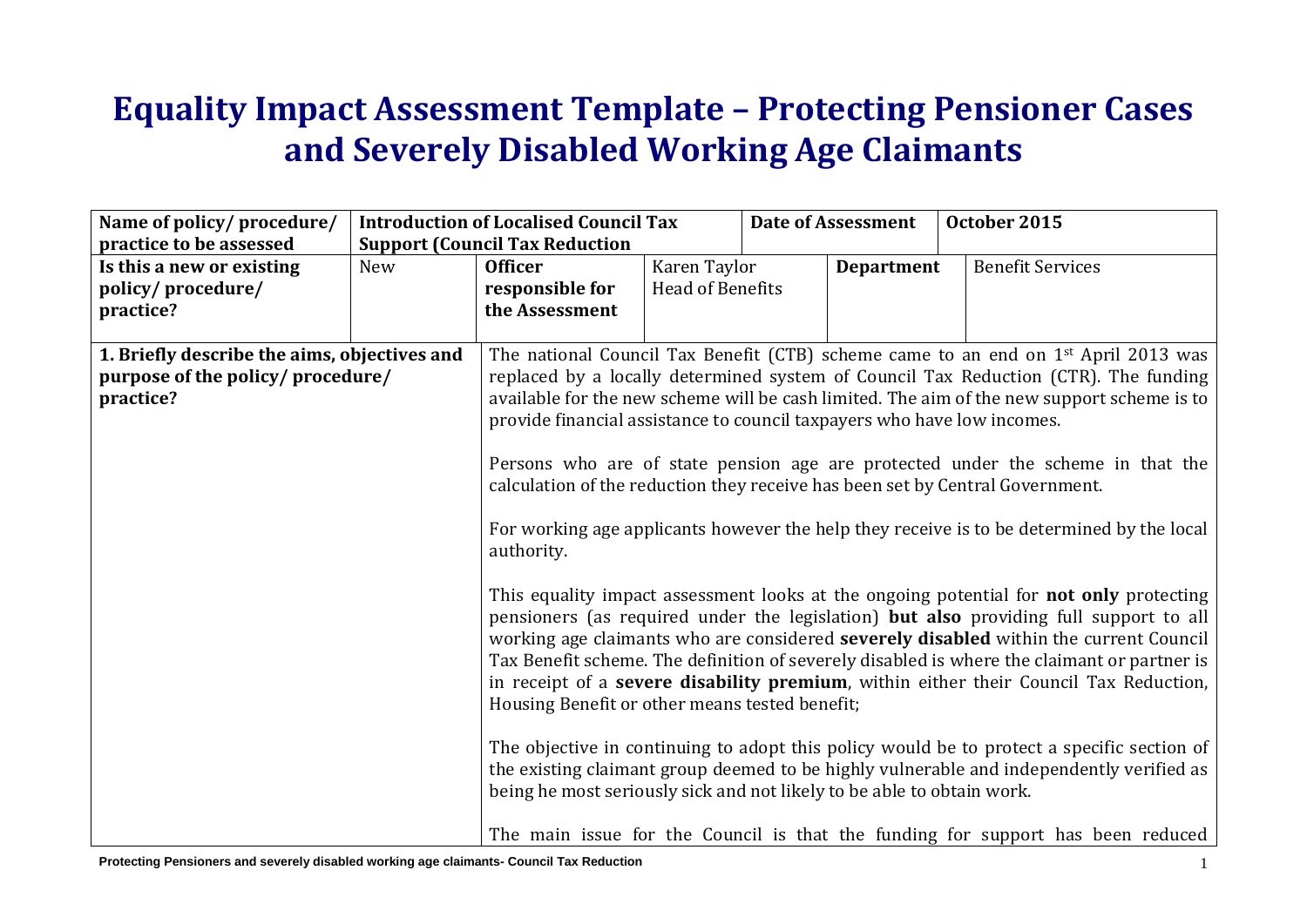|                                                                                                                                                  | significantly. However exempting this one additional group (bearing in mind that<br>pensioners are already protected under the scheme by Central Government) would<br>increase the shortfall in funding to be borne by working age claimants who are not<br>deemed severely disabled.<br>Central Government has not been prescriptive in how an authority should protect<br>vulnerable groups but points to the Council's existing responsibilities including the Child<br>Poverty Act 2010, the Disabled Person Act 1986 and the Housing Act 1996 as well as the<br>public sector equality duty in section 149 of the Equality Act 2010. No definition has been<br>given as to the level of disability which would lead to protection being given, although it is<br>acknowledged that where a person is in the longer term able to undertake work, that they<br>should be incentivised to do so. This would not apply to those who are deemed severely<br>disabled.<br>The current level of assistance provided to pension age claimants and to working age<br>severely disabled claimants is given at the end of this assessment. |
|--------------------------------------------------------------------------------------------------------------------------------------------------|--------------------------------------------------------------------------------------------------------------------------------------------------------------------------------------------------------------------------------------------------------------------------------------------------------------------------------------------------------------------------------------------------------------------------------------------------------------------------------------------------------------------------------------------------------------------------------------------------------------------------------------------------------------------------------------------------------------------------------------------------------------------------------------------------------------------------------------------------------------------------------------------------------------------------------------------------------------------------------------------------------------------------------------------------------------------------------------------------------------------------------------|
| 2. Are there any associated policy/<br>procedure/ practice which should be<br>considered whilst carrying out this equality<br>impact assessment? | The authority is required to continue maintaining a full Housing Benefit scheme and also<br>to continue to process claims for benefit alongside the introduction of the new scheme for<br>Council Tax Reduction.                                                                                                                                                                                                                                                                                                                                                                                                                                                                                                                                                                                                                                                                                                                                                                                                                                                                                                                     |
| 3. Who is intended to benefit from this<br>policy/procedure/practice and in what<br>way?                                                         | All persons within the Borough who have a low income may apply for support and<br>assistance with their Council Tax.<br>By making an application, providing evidence of their income and household<br>circumstances, their potential entitlement for support will be calculated in line with<br>Central Government prescribed requirements for the Council Tax Reduction scheme.<br>In the case of all claimants, it will be essential for the authority to correctly process claims<br>for support based on the regulatory requirements and to ensure that all existing benefit<br>claimants continue to receive support through the transition and onwards.                                                                                                                                                                                                                                                                                                                                                                                                                                                                        |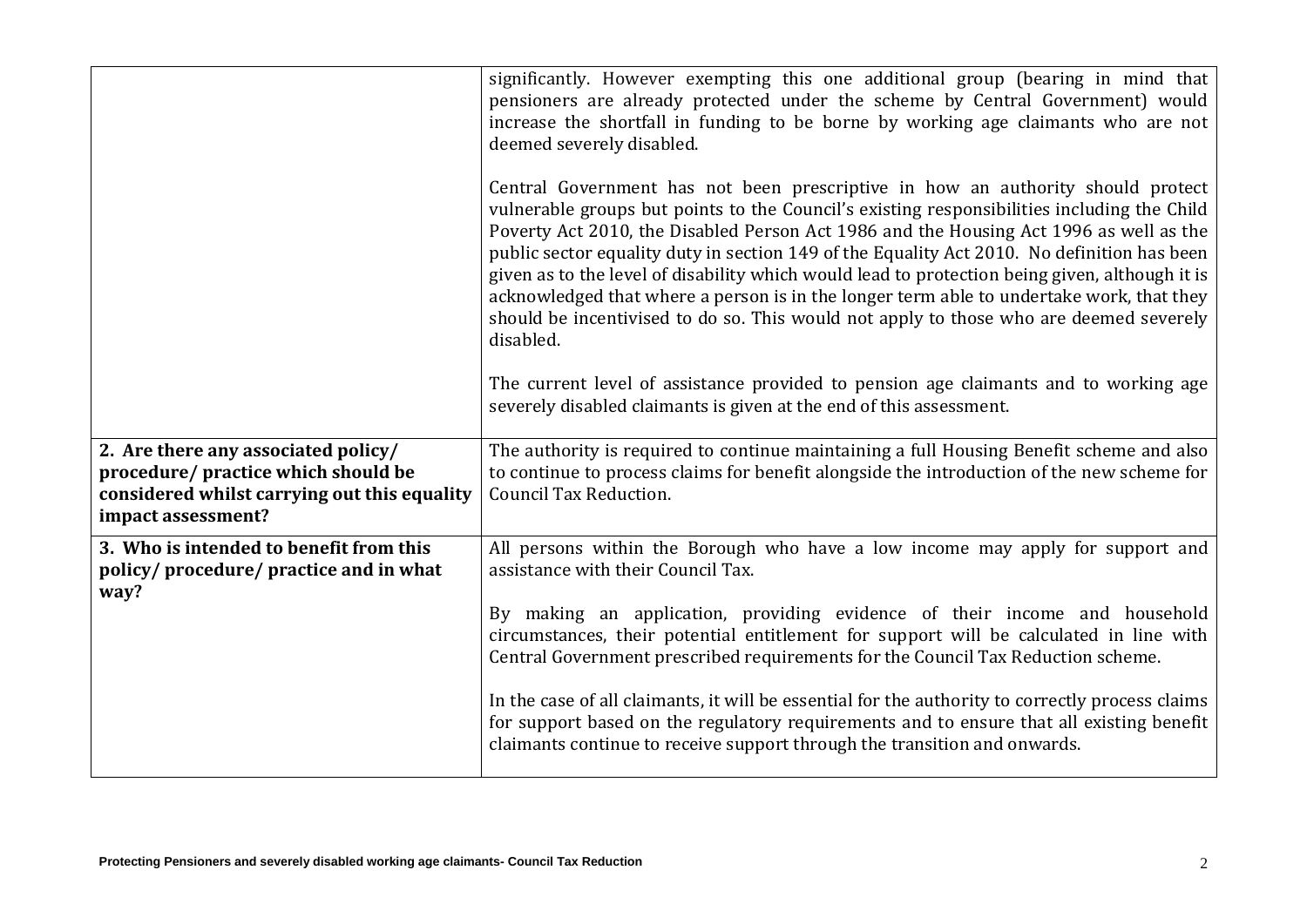| 4. What are the desired outcomes from this | The desired outcomes are as follows;                                                                                                                                                                                                                                                                                                                                                                                                                                                                                                                                                                                                                                                                                                                                                                                                                                                                                                                                                                               |
|--------------------------------------------|--------------------------------------------------------------------------------------------------------------------------------------------------------------------------------------------------------------------------------------------------------------------------------------------------------------------------------------------------------------------------------------------------------------------------------------------------------------------------------------------------------------------------------------------------------------------------------------------------------------------------------------------------------------------------------------------------------------------------------------------------------------------------------------------------------------------------------------------------------------------------------------------------------------------------------------------------------------------------------------------------------------------|
| policy/procedure/practice?                 |                                                                                                                                                                                                                                                                                                                                                                                                                                                                                                                                                                                                                                                                                                                                                                                                                                                                                                                                                                                                                    |
|                                            | <b>Pension Age Claimants</b><br>That existing pensioner claimants for Council Tax Benefit (up until 31 <sup>st</sup> March<br>$\bullet$<br>2013) were successfully transferred to the new Council Tax Reduction scheme;<br>That all pensioners receive the level of support required by regulations set by<br>Central Government (Council Tax Reduction Scheme (Prescribed Requirements)<br>Regulations 2012);<br>That all new pensioner claimants or existing working age claimants who rise to<br>pension age are able to receive Council Tax Reduction in line with the regulations;<br>and<br>That all pensioner claimants continue to receive the correct level of support at all<br>times.                                                                                                                                                                                                                                                                                                                   |
|                                            | <b>Severely Disabled Working Age Claimants</b><br>That existing severely disabled working age claimants who attract a Severe<br>Disability Premium for Council Tax Benefit (up until 31 <sup>st</sup> March 2013) were<br>successfully transferred to the new Council Tax Reduction scheme;<br>That all working age severely disabled claimants who attract a Severe Disability<br>$\bullet$<br>Premium continue to receive the level of support previously provided under the<br><b>Council Tax Benefit scheme</b><br>That all new working age severely disabled claimants who attract a Severe<br>Disability Premium or existing working age claimants who become severely<br>disabled and attract a Severe Disability Premium are able to receive Council Tax<br>Reduction in line with the previous Council Tax Benefit scheme; and<br>That all working age severely disabled claimants who attract a Severe Disability<br>$\bullet$<br>Premium continue to receive the correct level of support at all times. |
| 5. What factors/ forces could contribute/  | There are a number of factors which contribute to the outcomes of the new process                                                                                                                                                                                                                                                                                                                                                                                                                                                                                                                                                                                                                                                                                                                                                                                                                                                                                                                                  |
| detract from the outcomes?                 | namely;                                                                                                                                                                                                                                                                                                                                                                                                                                                                                                                                                                                                                                                                                                                                                                                                                                                                                                                                                                                                            |
|                                            | • That the new Council Tax Reduction scheme broadly replicates the previous                                                                                                                                                                                                                                                                                                                                                                                                                                                                                                                                                                                                                                                                                                                                                                                                                                                                                                                                        |
|                                            | Council Tax Benefit scheme for pension age claimants;                                                                                                                                                                                                                                                                                                                                                                                                                                                                                                                                                                                                                                                                                                                                                                                                                                                                                                                                                              |
|                                            | That management and staff are experienced in delivering means tested support /<br>$\bullet$<br>benefit schemes; and                                                                                                                                                                                                                                                                                                                                                                                                                                                                                                                                                                                                                                                                                                                                                                                                                                                                                                |
|                                            | • That there is on going consultation where required, which ensures that delivery of                                                                                                                                                                                                                                                                                                                                                                                                                                                                                                                                                                                                                                                                                                                                                                                                                                                                                                                               |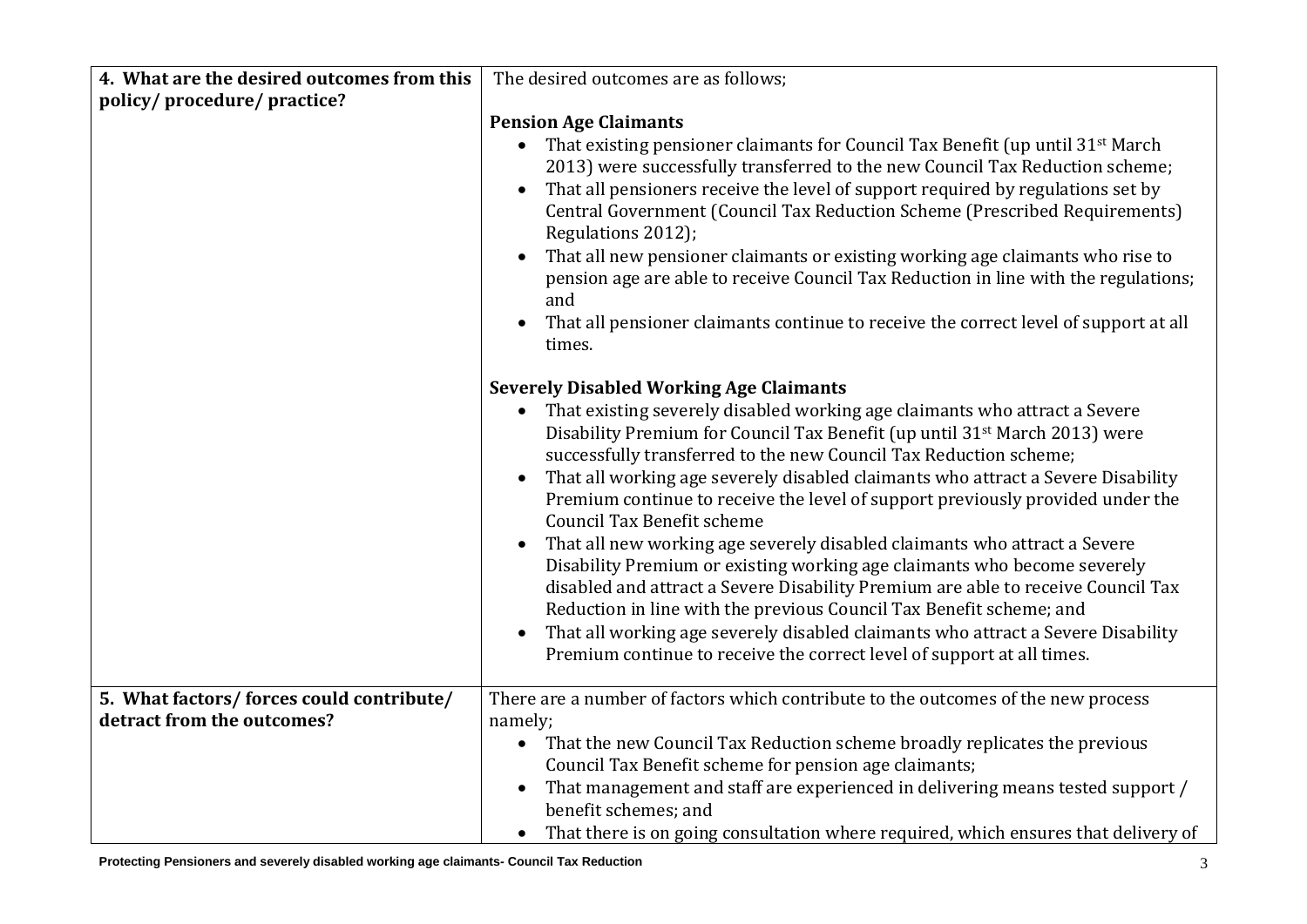|                             |                                                                                                | the scheme is in line with legislative requirements.                                                                                                                                                                                                                                                                                                                                                                                                           |  |  |  |  |  |  |
|-----------------------------|------------------------------------------------------------------------------------------------|----------------------------------------------------------------------------------------------------------------------------------------------------------------------------------------------------------------------------------------------------------------------------------------------------------------------------------------------------------------------------------------------------------------------------------------------------------------|--|--|--|--|--|--|
|                             |                                                                                                | The factors / forces that could detract from these outcomes are as follows;<br>The failure of Central Government to approve the necessary legislation on time;<br>$\bullet$<br>The failure of the Council's software suppliers to deliver the necessary changes to<br>$\bullet$<br>existing software systems to enable the continued processing of the new support;<br>and<br>The failure to deliver the significant means tested scheme on time.<br>$\bullet$ |  |  |  |  |  |  |
| 6. Who are the main         |                                                                                                | In respect of the pension age and working age severely disabled claimants who attract a Severe Disability                                                                                                                                                                                                                                                                                                                                                      |  |  |  |  |  |  |
| stakeholders in relation to |                                                                                                | Premium for Council Tax Reduction, the main stakeholders are as follows;                                                                                                                                                                                                                                                                                                                                                                                       |  |  |  |  |  |  |
| the policy/procedure/       |                                                                                                |                                                                                                                                                                                                                                                                                                                                                                                                                                                                |  |  |  |  |  |  |
| practice?                   | <b>External Stakeholders;</b>                                                                  |                                                                                                                                                                                                                                                                                                                                                                                                                                                                |  |  |  |  |  |  |
|                             | Major Precepting authorities - County Council, Police Authority and Fire and Rescue Authority; |                                                                                                                                                                                                                                                                                                                                                                                                                                                                |  |  |  |  |  |  |
|                             | Parish Councils (local precepting authorities);                                                |                                                                                                                                                                                                                                                                                                                                                                                                                                                                |  |  |  |  |  |  |
|                             | Pension Age claimants;<br>$\bullet$                                                            |                                                                                                                                                                                                                                                                                                                                                                                                                                                                |  |  |  |  |  |  |
|                             | Working age severely disabled claimants                                                        |                                                                                                                                                                                                                                                                                                                                                                                                                                                                |  |  |  |  |  |  |
|                             |                                                                                                | Potential pension age claimants;                                                                                                                                                                                                                                                                                                                                                                                                                               |  |  |  |  |  |  |
|                             |                                                                                                | Potential working age severely disabled claimants                                                                                                                                                                                                                                                                                                                                                                                                              |  |  |  |  |  |  |
|                             |                                                                                                | Interested Groups such as Citizens Advice Bureau, Age Concern and Age UK, Disabled Persons                                                                                                                                                                                                                                                                                                                                                                     |  |  |  |  |  |  |
|                             |                                                                                                | Groups, RNIB, Action on hearing loss etc.                                                                                                                                                                                                                                                                                                                                                                                                                      |  |  |  |  |  |  |
|                             |                                                                                                | <b>Council Taxpayers generally</b>                                                                                                                                                                                                                                                                                                                                                                                                                             |  |  |  |  |  |  |
|                             |                                                                                                |                                                                                                                                                                                                                                                                                                                                                                                                                                                                |  |  |  |  |  |  |
|                             | <b>Internal Stakeholders;</b>                                                                  |                                                                                                                                                                                                                                                                                                                                                                                                                                                                |  |  |  |  |  |  |
|                             | Staff<br>$\bullet$                                                                             |                                                                                                                                                                                                                                                                                                                                                                                                                                                                |  |  |  |  |  |  |
|                             |                                                                                                |                                                                                                                                                                                                                                                                                                                                                                                                                                                                |  |  |  |  |  |  |

| 7. Which individuals/groups have been/ will be    | All major precepting authorities were consulted on the implementation of the                                                                                                                                                                                                                                               |
|---------------------------------------------------|----------------------------------------------------------------------------------------------------------------------------------------------------------------------------------------------------------------------------------------------------------------------------------------------------------------------------|
| consulted with on this policy/procedure/practice? | new Council Tax Support scheme in 2012.                                                                                                                                                                                                                                                                                    |
|                                                   | A further full consultation with the public was undertaken July-September 2015<br>as required by the legislation (Local Government Finance Act 2012). Whilst<br>pension age claimants are protected, the authority still, as part of the<br>consultation process, looked to pension age claimants and pensioners generally |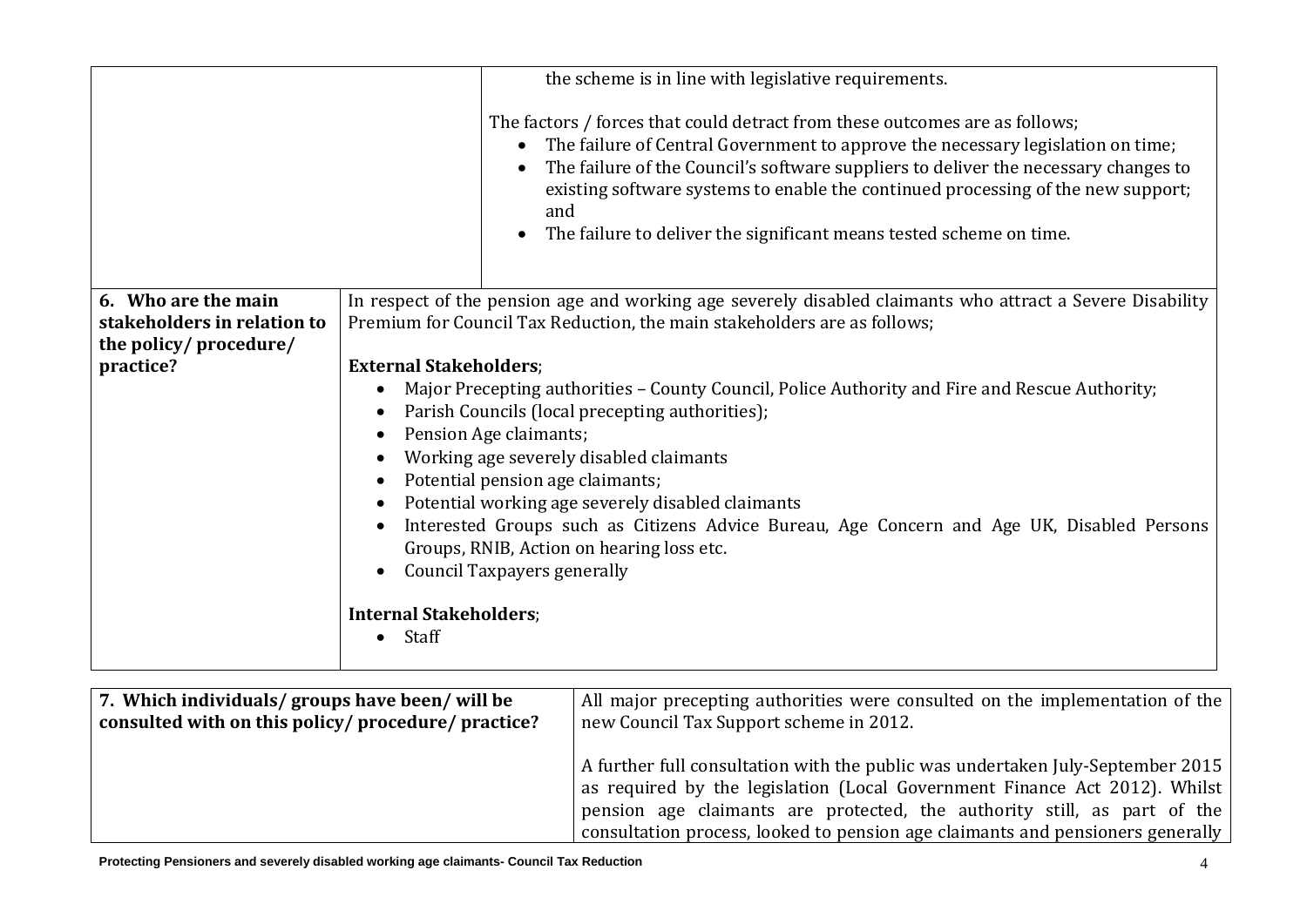|                                                                                                                     | to respond to the consultation itself.                                                                                                                                                                                                                                                                                                                                                                                                                                                                                                                                                   |   |                                                                                                                                                                                                                                                                         |  |  |
|---------------------------------------------------------------------------------------------------------------------|------------------------------------------------------------------------------------------------------------------------------------------------------------------------------------------------------------------------------------------------------------------------------------------------------------------------------------------------------------------------------------------------------------------------------------------------------------------------------------------------------------------------------------------------------------------------------------------|---|-------------------------------------------------------------------------------------------------------------------------------------------------------------------------------------------------------------------------------------------------------------------------|--|--|
|                                                                                                                     | In respect of working age severely disabled claimants who attract a Severe<br>Disability Premium, it was essential to consult with the group as, being of<br>working age, they will be directly affected by any changes decided by the<br>Council.                                                                                                                                                                                                                                                                                                                                       |   |                                                                                                                                                                                                                                                                         |  |  |
|                                                                                                                     | For working age claimants who are not classified as severely disabled within<br>this policy, it was essential that extensive consultation is undertaken to obtain<br>their views given that the level of support they receive will be reduced<br>significantly in relation to the continued alignment of applicable amounts with<br>those of Housing Benefit. This means it is proposed to remove the family<br>premium from any new claims for Council Tax Reduction for new, means tested<br>claimants, from a date to be advised by Central Government (legislation not yet<br>laid). |   |                                                                                                                                                                                                                                                                         |  |  |
|                                                                                                                     | The consultation process was comprehensive and encouraged a full response to<br>the new support scheme itself (notwithstanding the fact that the authority is<br>obliged to implement the scheme determined by Central Government for<br>pension age claimants).                                                                                                                                                                                                                                                                                                                         |   |                                                                                                                                                                                                                                                                         |  |  |
|                                                                                                                     | Groups representing the disabled or chronically sick were directly consulted as<br>part of the process.                                                                                                                                                                                                                                                                                                                                                                                                                                                                                  |   |                                                                                                                                                                                                                                                                         |  |  |
|                                                                                                                     | Public consultation is to took place during the period July 2015 until September<br>2015.                                                                                                                                                                                                                                                                                                                                                                                                                                                                                                |   |                                                                                                                                                                                                                                                                         |  |  |
| 8. Are there concerns that the policy/ procedure/<br>practice could have a differential impact on racial<br>groups? | Y                                                                                                                                                                                                                                                                                                                                                                                                                                                                                                                                                                                        | N | This proposed change to Council Tax Reduction should not affect the<br>overall level of support to pension age claimants or working age<br>severely disabled claimants who attract a Severe Disability Premium<br>and there would be no differential impact due to race |  |  |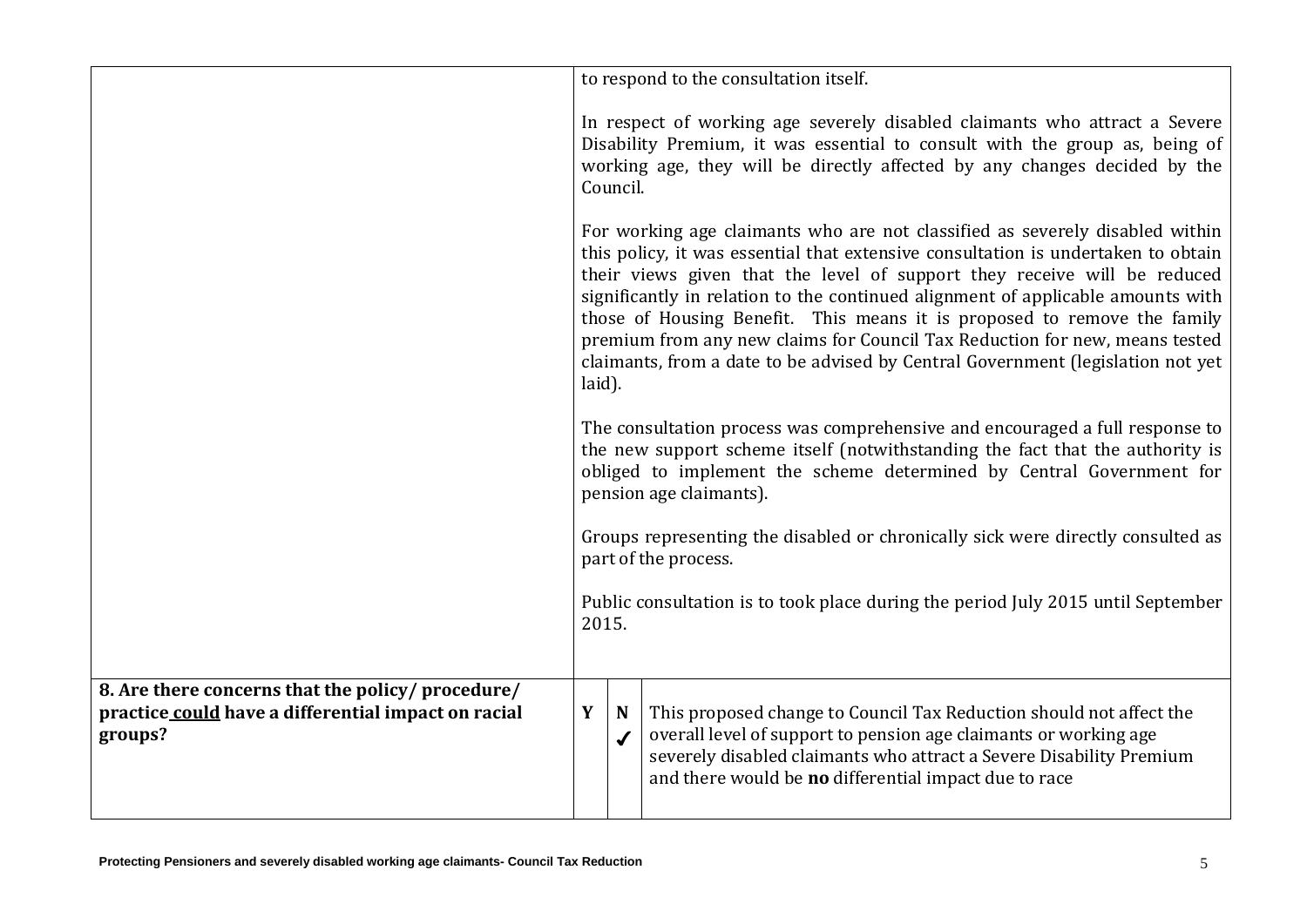| 9. Are there concerns that the policy/procedure/<br>practice could have a differential impact due to<br>gender?                                  | Y                     | $\mathbf N$<br>$\checkmark$ | This proposed change to Council Tax Reduction should not affect the<br>overall level of support to pension age claimants or working age<br>severely disabled claimants who attract a Severe Disability Premium<br>and there would be no differential impact due to gender                                                                                                                                                                                                                                                                                                                                                                                                                                                                                                                                                                                                                                                                                                                                                                                                                                                                  |
|--------------------------------------------------------------------------------------------------------------------------------------------------|-----------------------|-----------------------------|--------------------------------------------------------------------------------------------------------------------------------------------------------------------------------------------------------------------------------------------------------------------------------------------------------------------------------------------------------------------------------------------------------------------------------------------------------------------------------------------------------------------------------------------------------------------------------------------------------------------------------------------------------------------------------------------------------------------------------------------------------------------------------------------------------------------------------------------------------------------------------------------------------------------------------------------------------------------------------------------------------------------------------------------------------------------------------------------------------------------------------------------|
| 10. Are there concerns that the policy/ procedure/<br>practice could have a differential impact due to them<br>being transgender or transsexual? | Y                     | N<br>$\checkmark$           | This proposed change to Council Tax Reduction should not affect the<br>overall level of support to pension age claimants or working age<br>severely disabled claimants who attract a Severe Disability Premium<br>and there would be no differential impact due to a person being<br>transgender or transsexual                                                                                                                                                                                                                                                                                                                                                                                                                                                                                                                                                                                                                                                                                                                                                                                                                            |
| 11. Are there concerns that the policy/procedure/<br>practice could have a differential impact due to<br>disability?                             | Y<br>$\boldsymbol{J}$ | N                           | This proposed change to Council Tax Reduction should not affect the<br>overall level of support to pension age claimants - and - where there is<br>a Severe Disability Premium, this would maintain the level of support<br>given to working age claimants due to the following;<br>The award of additional premiums for severe disablement;<br>Disregarding higher levels of income where a claimant is in<br>remunerative work and is severely disabled; and<br>There is no requirement to have non dependant deductions<br>where a claimant is severely disabled<br>Likewise any working age claimants who do not attract a Severe<br>Disability Premium would not benefit from the policy and would<br>receive a reduction in support.<br>However, any new working age means tested claimants (from a date<br>April 2016 onwards, to be decided when legislation is laid), would not<br>receive the Family Premium in their applicable amount. The impact of<br>this will be minimal, as most claimants who attract the severe disability<br>premium are in receipt of a passported benefit (e.g ESA Income<br>Related/Income Support) |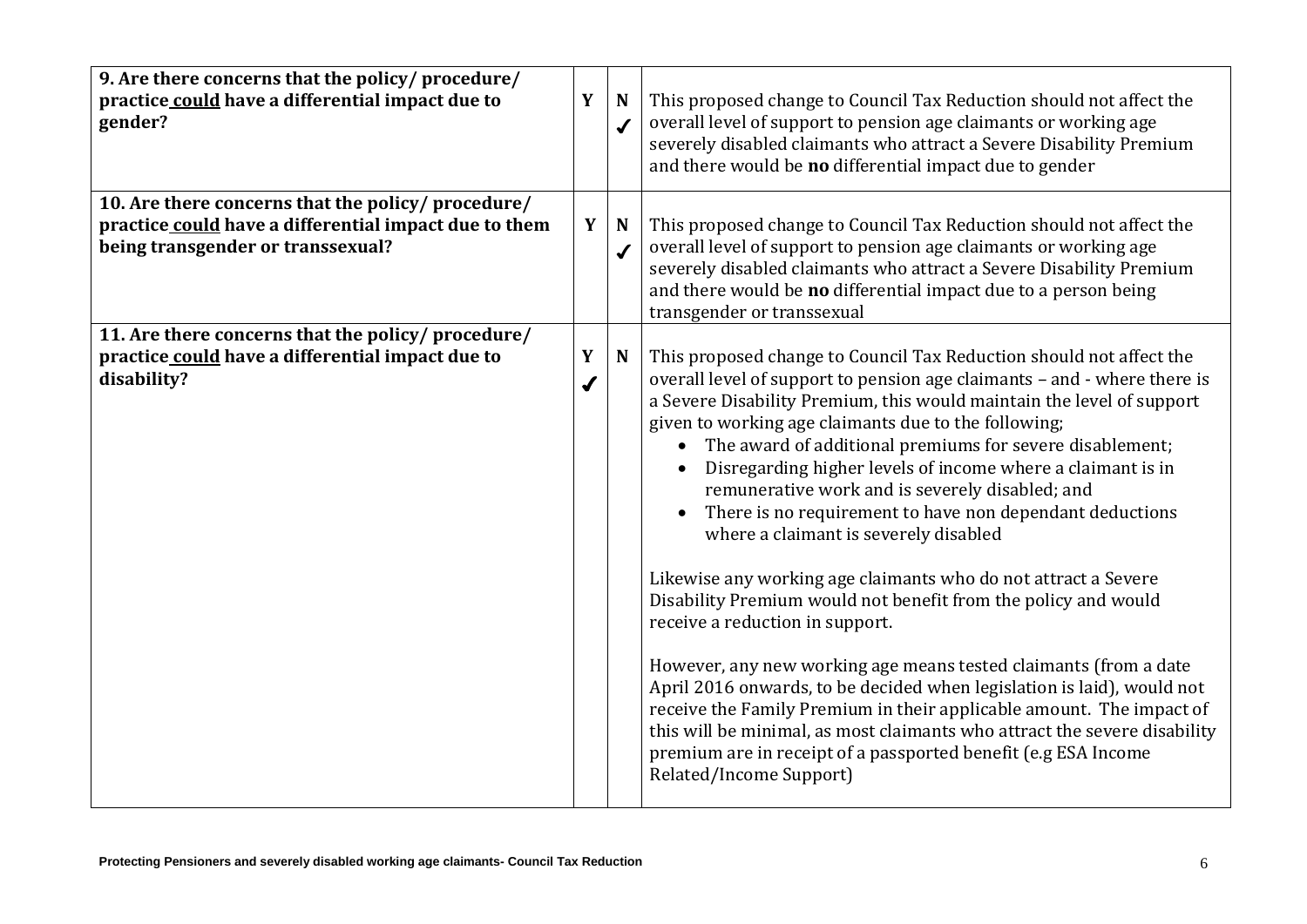| 12. Are there concerns that the policy/ procedure/<br>practice could have a differential impact due to sexual<br>orientation? | Y                 | N<br>$\checkmark$ | This proposed change to Council Tax Reduction should not affect the<br>overall level of support to pension age or working age severely disabled<br>claimants who attract a Severe Disability Premium and there would be<br>no differential impact due to sexual orientation                                                                                                                                                                                                                                                                                                                                                                                                                                                                                                                                                                                                                                                                                                                                                                                                                                                                                                                                                                                             |
|-------------------------------------------------------------------------------------------------------------------------------|-------------------|-------------------|-------------------------------------------------------------------------------------------------------------------------------------------------------------------------------------------------------------------------------------------------------------------------------------------------------------------------------------------------------------------------------------------------------------------------------------------------------------------------------------------------------------------------------------------------------------------------------------------------------------------------------------------------------------------------------------------------------------------------------------------------------------------------------------------------------------------------------------------------------------------------------------------------------------------------------------------------------------------------------------------------------------------------------------------------------------------------------------------------------------------------------------------------------------------------------------------------------------------------------------------------------------------------|
| 13. Are there concerns that the policy/ procedure/<br>practice could have a differential impact due to age?                   | Y<br>$\checkmark$ | N                 | This proposed change to Council Tax Reduction should not affect the<br>overall level of support to pension age claimants or working age<br>severely disabled claimants who attract a Severe Disability Premium -<br>however there is a differential impact due to age;<br>For working age applicants the reduction they receive is to be<br>determined by the local authority.<br>To provide financial assistance for the scheme, Central Government is<br>to provide funding to each billing authority in England, However the<br>level of funding provided is to be less than the amount currently<br>provided to support the existing Council Tax Benefit scheme.<br>If working age severely disabled claimants who attract a Severe<br>Disability Premium are to be protected in full, along with pension age<br>claimants (as required by Central Government) there would be a<br>decrease in the level of support available to all other working age<br>claimants although this would be a large group over which the<br>reduction could be spread.<br>In the case of Tamworth Borough Council, the shortfall to be borne by<br>working age claimants not deemed to be severely disabled who attract a<br>Severe Disability Premium would amount to 25% per annum |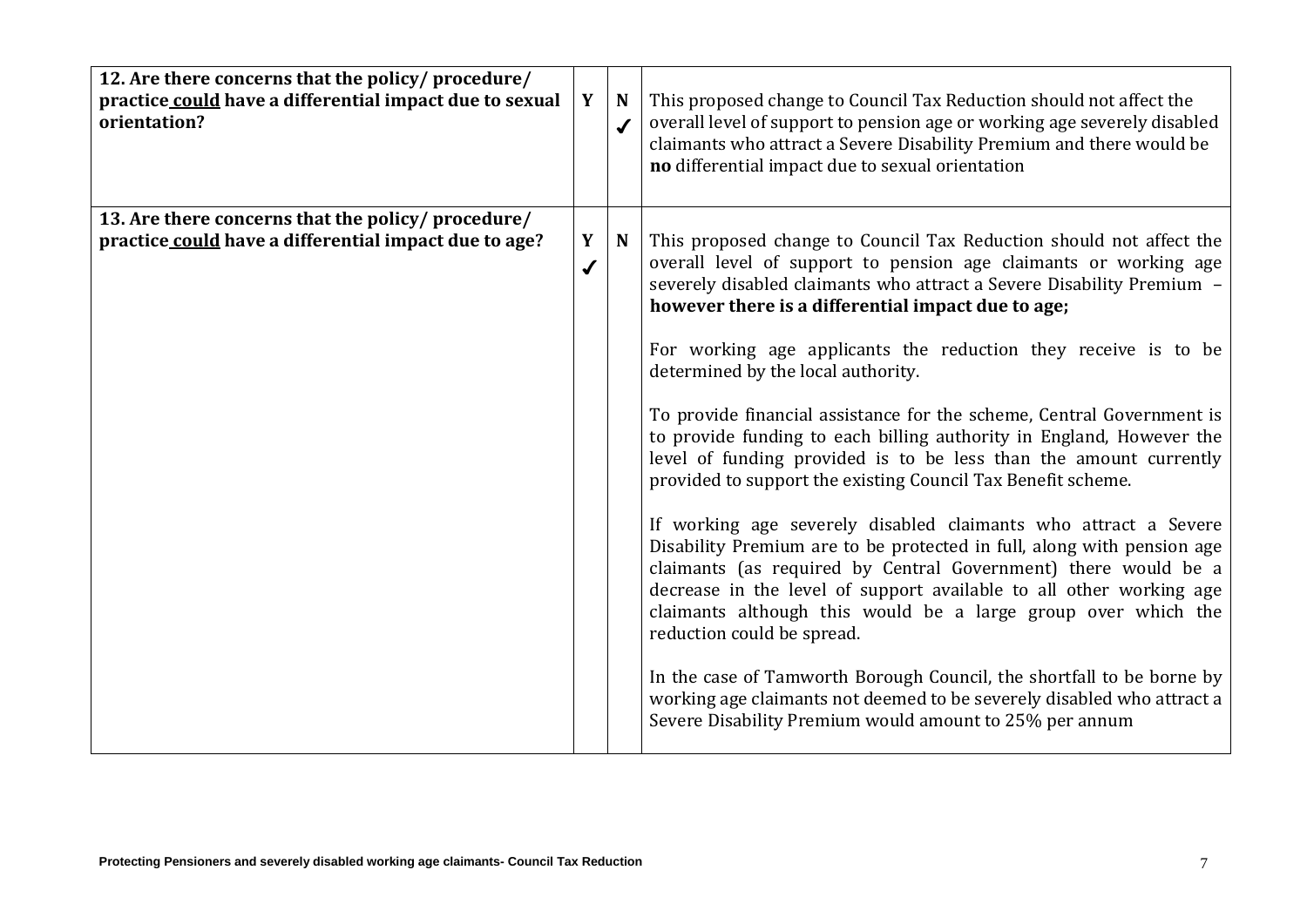| 14. Are there concerns that the policy/procedure/<br>practice could have a differential impact due to<br>religious belief?                  | Y                     | $\mathbf N$<br>$\boldsymbol{J}$ | This proposed change to Council Tax Reduction should not affect the<br>overall level of support to pension age claimants or working age<br>severely disabled claimants who attract a Severe Disability Premium<br>and there would be no differential impact due to religious belief                                                                                                                                                                                                                                                                                                                                                                                                                                                                                                                                                                                                                                                                                    |
|---------------------------------------------------------------------------------------------------------------------------------------------|-----------------------|---------------------------------|------------------------------------------------------------------------------------------------------------------------------------------------------------------------------------------------------------------------------------------------------------------------------------------------------------------------------------------------------------------------------------------------------------------------------------------------------------------------------------------------------------------------------------------------------------------------------------------------------------------------------------------------------------------------------------------------------------------------------------------------------------------------------------------------------------------------------------------------------------------------------------------------------------------------------------------------------------------------|
| 15. Are there concerns that the policy/procedure/<br>practice could have a differential impact on Gypsies/<br><b>Travellers?</b>            | Y                     | N<br>$\checkmark$               | This proposed change to Council Tax Reduction should not affect the<br>overall level of support to pension age claimants or working age<br>severely disabled claimants who attract a Severe Disability Premium<br>and there would be no differential impact to gypsies or travellers                                                                                                                                                                                                                                                                                                                                                                                                                                                                                                                                                                                                                                                                                   |
| 16. Are there concerns that the policy/procedure/<br>practice could have a differential impact due to<br>dependant/caring responsibilities? | Y<br>$\boldsymbol{J}$ | $\mathbf N$                     | This proposed change to Council Tax Reduction should not affect the<br>overall level of support to pension age claimants or working age<br>severely disabled claimants who attract a Severe Disability Premium -<br>however where any claimant has dependants or has caring<br>responsibilities, this could potentially decrease the level of support<br>given due to the following;<br>• The removal of the family premium for any new means tested<br>working age claimants;<br>Disregarding higher levels of income where a claimant is in<br>remunerative work and also has to pay for child care; and<br>Where there is a caring responsibility that results in the claimant<br>of partner receiving carers' allowance, additional premiums can<br>be given - it should be noted however that where a carers'<br>allowance is in payment to another person (not the claimant)<br>this might remove the claimants right to receive a severe<br>disability premium. |
| 17. Are there concerns that the policy/procedure/<br>practice could have a differential impact due to them<br>having an offending past?     | Y                     | N<br>$\checkmark$               | This change to Council Tax Reduction should not affect the overall level<br>of support to pension age claimants or working age severely disabled<br>claimants who attract a Severe Disability Premium and there would be<br>no differential impact due having an offending past                                                                                                                                                                                                                                                                                                                                                                                                                                                                                                                                                                                                                                                                                        |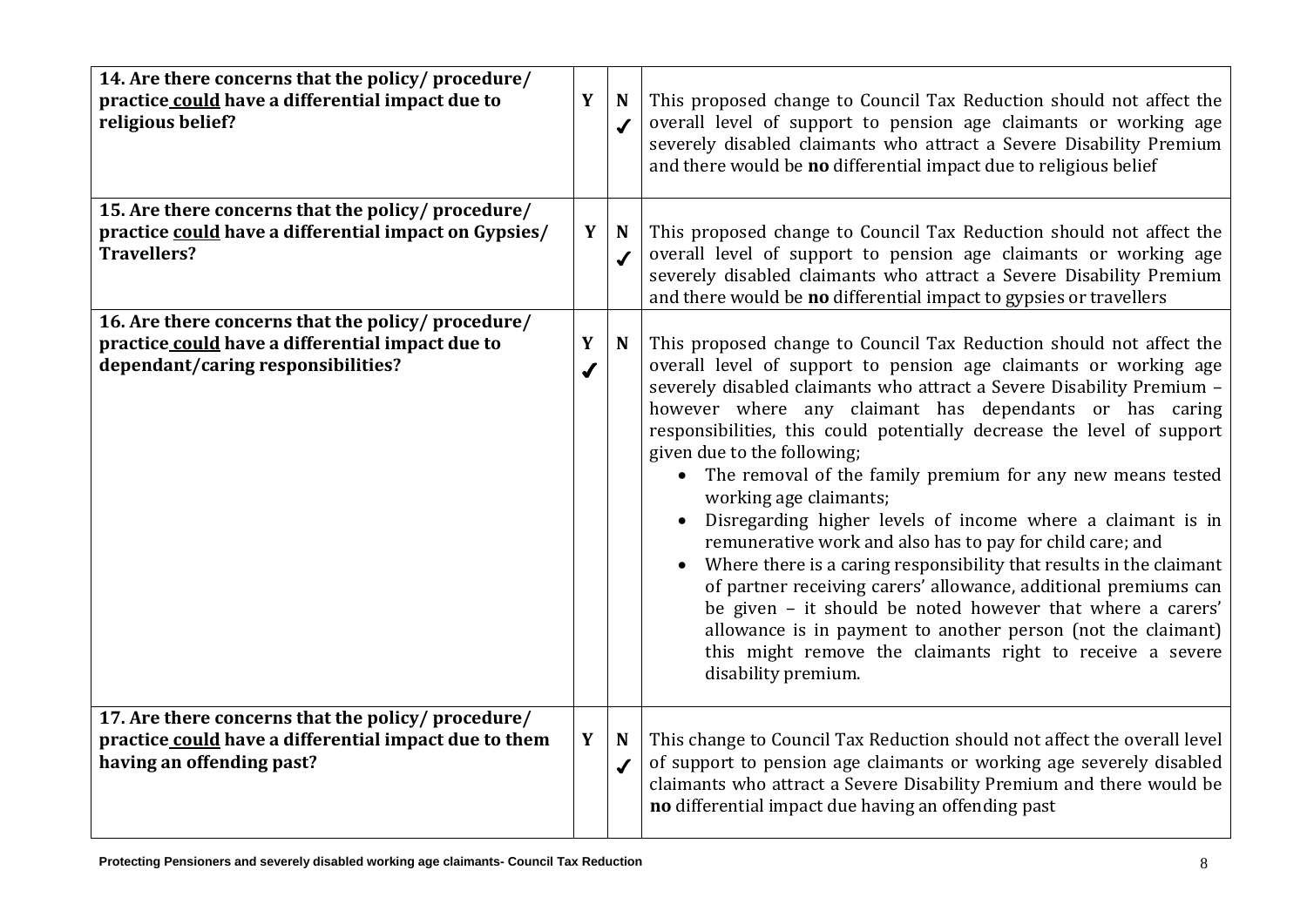| 18. Are there concerns that the policy/ procedure/<br>practice could have an impact on children or<br>vulnerable adults?                               | Y                 | $\mathbf N$<br>$\checkmark$ | The removal of the family premium for Council Tax Reduction should<br>not affect the overall level of support to pension age claimants or<br>working age severely disabled claimants who attract a Severe Disability<br>Premium and are in receipt of a passported benefit (e.g ESA Income<br>related/Income Support). For standard working age claims for which<br>the Severe Disability Premium is payable and children are in the<br>household, the overall level of support may reduce if the claimant's<br>income exceeds their applicable amount. |
|--------------------------------------------------------------------------------------------------------------------------------------------------------|-------------------|-----------------------------|---------------------------------------------------------------------------------------------------------------------------------------------------------------------------------------------------------------------------------------------------------------------------------------------------------------------------------------------------------------------------------------------------------------------------------------------------------------------------------------------------------------------------------------------------------|
| 19. Does any of the differential impact identified cut<br>across the equality strands (e.g. elder BME<br>groups)?                                      | Y <sub>1</sub>    | N<br>$\checkmark$           | This proposed change to Council Tax Reduction should not affect the<br>overall level of support to pension age claimants or working age<br>severely disabled claimants who attract a Severe Disability Premium<br>and there would be no differential impact identified that cut across<br>equality strands                                                                                                                                                                                                                                              |
| 20. Could the differential impact identified in 8 - 19<br>amount to there being the potential for adverse<br>impact in this policy/procedure/practice? | Y                 | $\mathbf N$<br>✔            | The adoption of this policy would, for pension age groups and working<br>age severely disabled claimants who attract a Severe Disability<br>Premium have no adverse impacts whatsoever. However the Council<br>will continue to encourage pensioners and working age disabled<br>persons to make claims for assistance.                                                                                                                                                                                                                                 |
| 21. Can this adverse impact be justified:<br>on the grounds of promoting equality of<br>opportunity for one group?<br>For any other reason?            | Y<br>$\checkmark$ | $\mathbf N$                 | The inclusion of just working age severely disabled claimants who<br>attract a Severe Disability Premium, as a protected group would<br>provide significant additional protection without overburdening the<br>remaining working age claimant base                                                                                                                                                                                                                                                                                                      |
| 22. As a result of carrying out the equality impact<br>assessment is there a requirement for further<br>consultation?                                  | Y                 | N<br>$\checkmark$           | There will be no requirement to undertake further consultation                                                                                                                                                                                                                                                                                                                                                                                                                                                                                          |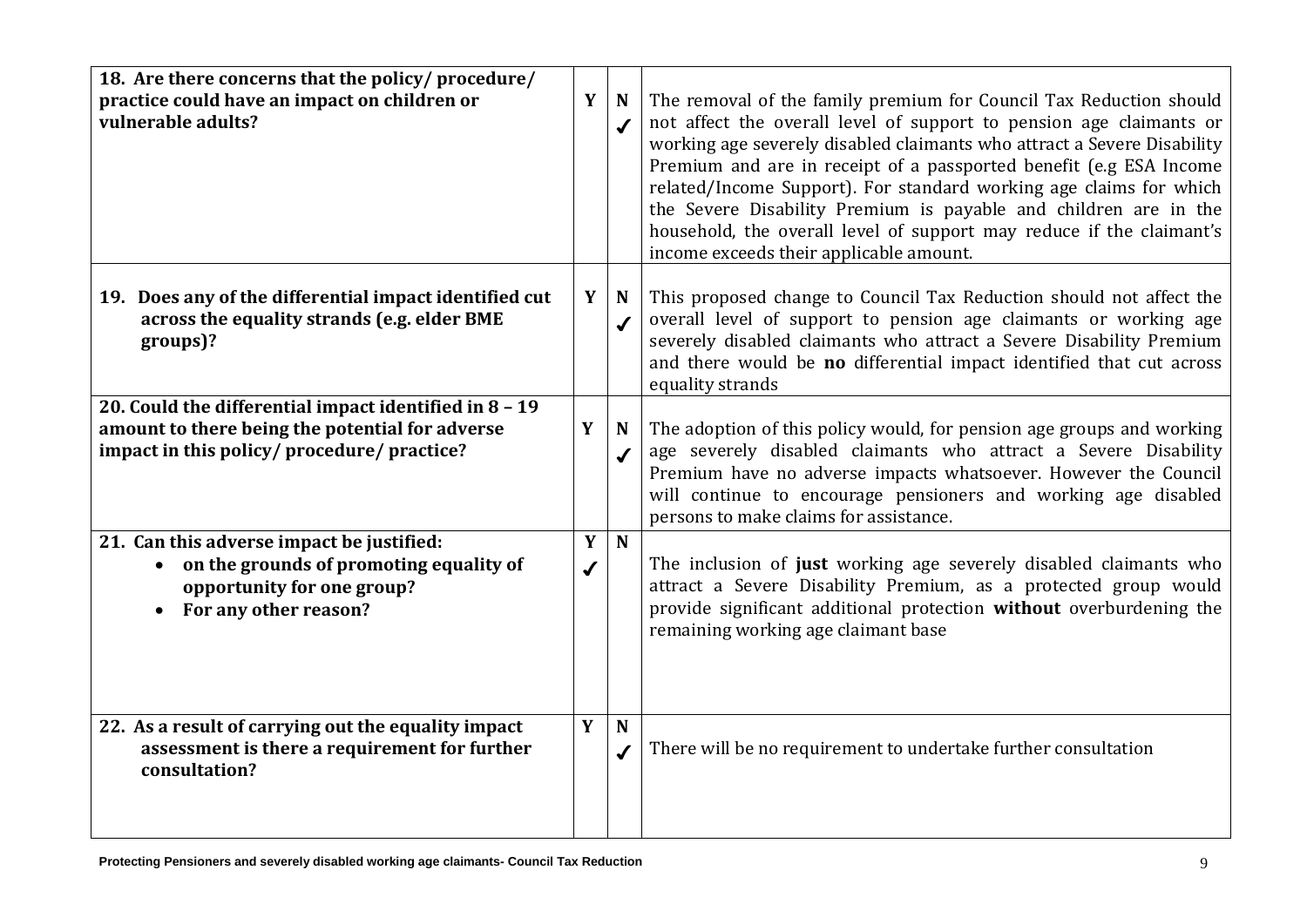| 23. As a result of this EIA should this policy/                                 | $\mathbf{Y}$ | N |                                                                                                                                                                                                                                                                                                                                                                                                                                                                                                                                                                 |
|---------------------------------------------------------------------------------|--------------|---|-----------------------------------------------------------------------------------------------------------------------------------------------------------------------------------------------------------------------------------------------------------------------------------------------------------------------------------------------------------------------------------------------------------------------------------------------------------------------------------------------------------------------------------------------------------------|
| procedure/ practice be recommended for<br>implementation in it's current state? |              |   | It is the Council's opinion that this policy to protect both pension<br>age and all working age severely disabled claimants who attract a<br>Severe Disability Premium, would be equitable and would ensure<br>protection to the most vulnerable within the Borough. The<br>removal of the Family Premium, from a date to be decided when<br>legislation is laid, would affect a minimal number, as most working<br>age claimants who attract a Severe Disability Premium are in<br>receipt of a passported benefit (e.g ESA Income Related/Income<br>Support). |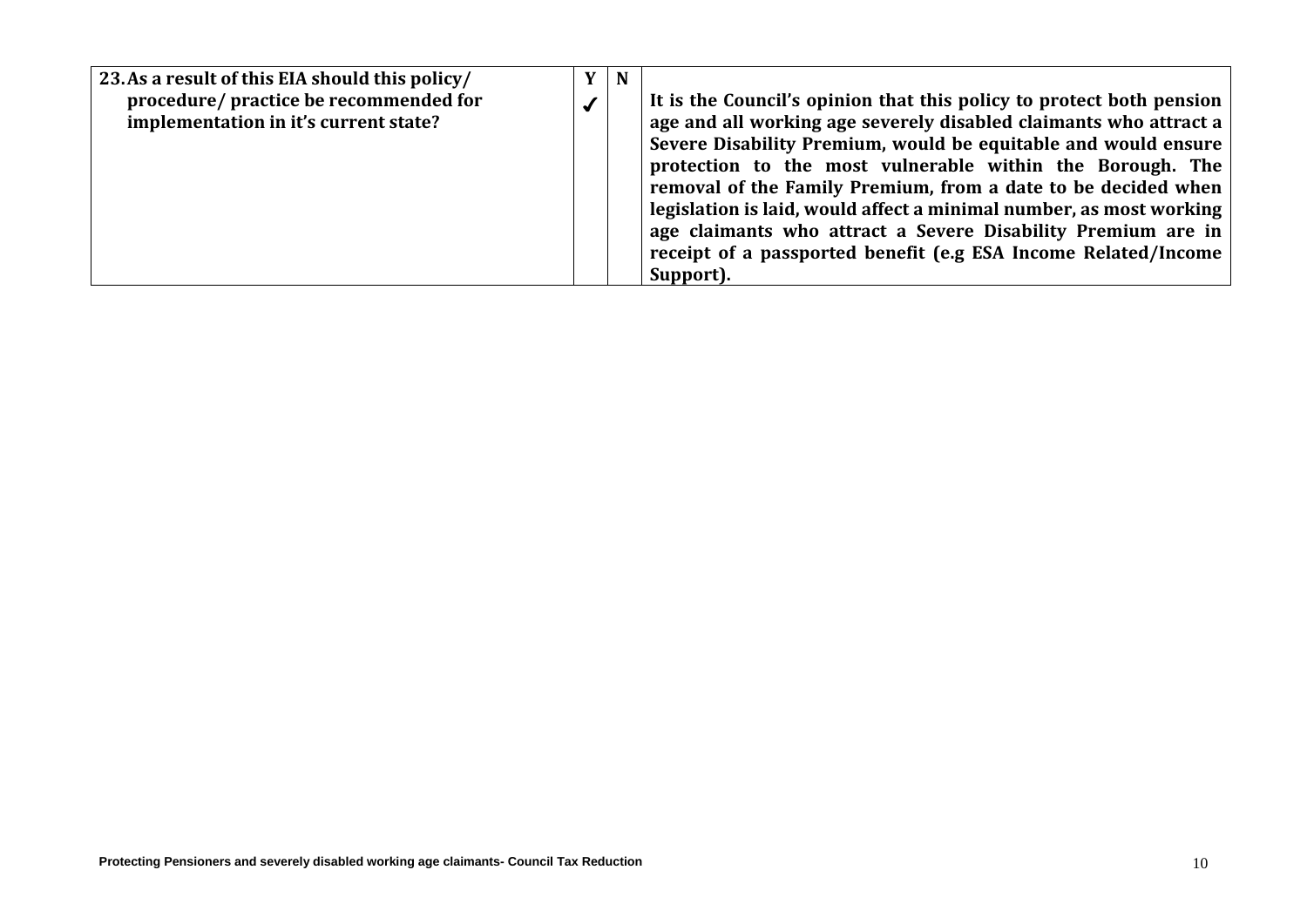## **Equality Impact Assessment Action Plan**

**Complete the action plan demonstrating the changes required in order to meet TBC's commitment to equality and diversity. The action plan must contain monitoring arrangements, the publishing of results and the review period required for this policy.**

| <b>ACTION/ ACTIVITY</b>                                                                                                                                                                                                                          | <b>RESPONSIBILITY</b> | <b>TARGET</b>                                                                                     | <b>PROGRESS</b> |
|--------------------------------------------------------------------------------------------------------------------------------------------------------------------------------------------------------------------------------------------------|-----------------------|---------------------------------------------------------------------------------------------------|-----------------|
| Introduction of the Council Tax Support<br>scheme for pensioners as prescribed by the<br>Local Government Finance Act 2012 and<br>defined within the Council Tax Reduction<br>(Prescribed)<br>Scheme<br>Requirements)<br><b>Regulations 2012</b> | Karen Taylor          | 01/04/16                                                                                          | Ongoing         |
| <b>Monitoring arrangements:</b>                                                                                                                                                                                                                  |                       | Data collected quarterly                                                                          |                 |
| Full monitoring of scheme implementation<br>on a monthly basis in line with the accepted<br>project plan                                                                                                                                         | Karen Taylor          | Monthly and quarterly<br>collection of data to be<br>undertaken by the<br><b>Benefits Service</b> | Ongoing         |
| <b>Publication:</b>                                                                                                                                                                                                                              |                       |                                                                                                   |                 |
| Central Government has published draft<br>regulations relating to the scheme for<br>pension age claimant in July 2012.<br>The Local Government Finance Act is due to<br>receive Royal Assent in the Autumn time                                  | Karen Taylor          |                                                                                                   | Ongoing         |
| The final Council Tax Reduction scheme is to<br>be published by the Council by April 2016,<br>after consideration at Cabinet and then full<br>Council in December 2015.                                                                          |                       |                                                                                                   |                 |